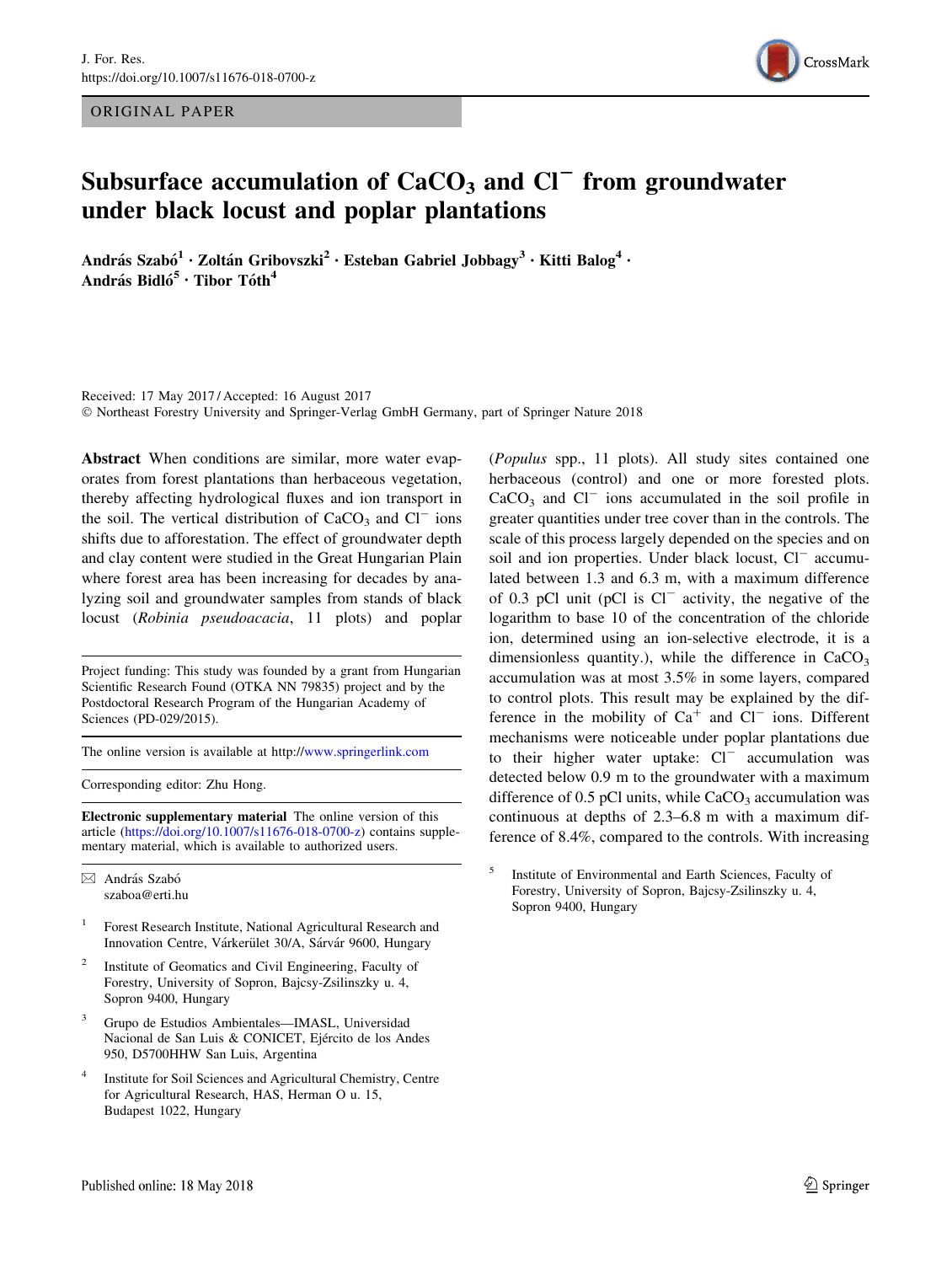clay content, there was a discernible effect on  $CaCO<sub>3</sub>$  and  $Cl^-$  accumulation under black locust, but not observed under poplars. These differences were explained by the differences in water uptake mechanisms and root patterns of the two species and the different mobility of  $Ca^{2+}$  and  $Cl^-$  ions.

Keywords Tree plantations - Ion accumulation - Water regime - Water uptake strategy - Root structure

#### Introduction

The effect of forests on groundwater is well researched, and forests are known to transpire more than herbaceous vegetation due to greater transpiration and evaporative surface areas and deeper root systems (Calder [1998](#page-7-0); Nosetto et al. [2005\)](#page-8-0), which can cause local groundwater depression (Major [2002](#page-7-0)). According to George et al. [\(1999](#page-7-0)), this phenomenon appears  $\lt$  10–30 m from the forest edge when the forest is large enough, but with extensive afforestation projects significant changes can also occur on a regional scale (Lu et al. [2016](#page-7-0)). This effect on groundwater may be crucial for forest growth or survival depending on local factors (Naumburg et al. [2005\)](#page-8-0) and could induce changes in plant physiology (Gao et al. [2017\)](#page-7-0) and in soil properties (Xia et al. [2016a,](#page-8-0) [b\)](#page-8-0).

Changes in vegetation cover are also known to influence the movement of dissolved ions in the groundwater. Trees accumulate salt by altering hydrological conditions (Heuperman [1999](#page-7-0); Nosetto et al. [2007](#page-8-0), [2008\)](#page-8-0), and this accu-mulation can be excessive (Jobbágy and Jackson [2007](#page-7-0)).

A significant increase in forested areas is planned for Hungary, supported by the European Union (Andrasevits et al. [2005\)](#page-7-0). This goal will be met mainly by land cover changes on poor croplands in the Great Hungarian Plain (Führer and Járó  $2005$ ). The annual climatic water deficit is 100–250 mm in this area (Pécsi  $1989$ ), increasing by 0.3–0.6 mm yearly due to global climate change (Weidinger et al. [2000\)](#page-8-0). Furthermore, forests require ground-water to survive long periods of drought (Ijjász [1939](#page-7-0)). Consequently, long-term changes in land use on such a large scale require investigation on the possible effects on water resources and soils.

The Carpathian Basin, which includes the Great Hungarian Plain, lies in a transitional area between the continental, oceanic, and Mediterranean climate zones, and geological conditions are diverse. As a result, the Great Hungarian Plain has been a mosaic-like heterogeneous area since the end of the Quaternary (Sümegi et al.  $2002$ ). Heterogeneity has also been increased by human activities (e.g., long-term cultivation, large-scale water management operations, forest plantations), and the factors influencing

the research topic (soil texture, level and chemical composition of the groundwater, composition of forests) are highly variable. The transitional nature of the area is shown by the regional occurrence of loess-derived calcareous soils in the more-continental southeastern Great Hungarian Plain, compared to the typical noncalcareous soils of the more humid western areas. In these circumstances, the concentration of shallow-deposited calcium carbonate  $(CaCO<sub>3</sub>)$  might serve as an indicator of leaching/accumulation processes, including evapotranspiration.

Therefore, several well-defined combinations of factors were examined to ensure the practical usefulness of the results. Two main soil texture categories (loam, sand) and two main plantation species were studied, black locust (Robinia pseudoacacia L.) and poplar (Populus spp.). Black locust has an important role in Hungary as the main species in marginal habitats (Rédei et al. [2011\)](#page-8-0).

Easily and measurable soil variables were used: hygroscopicity (the percentage water in an atmosphere of 35% relative humidity, a definable variable used to indicate soil clay content with threshold values of 0.5, 1, 2, 3.5, 5% for sand, loamy sand, sandy loam, loam and clay loam, respectively), soil  $CaCO<sub>3</sub>$  content and pCl.

The following hypotheses were examined with these parameters: (1) Trees have greater water uptake than herbaceous vegetation due to their increased transpiration; therefore, plantations create  $CaCO<sub>3</sub>$  and  $Cl^-$  accumulation through soluble ion transport in the soil. This results in the formation of accumulation peaks in  $CaCO<sub>3</sub>$  and pCl curves of the soil profile. (2) The water uptake mechanisms of the two species are different; thus, their root systems and ion accumulation processes also differ. Poplar has a higher water uptake rate and generates greater ion accumulation peaks, while the peaks are smaller with black locust. (3) These processes are influenced by soil texture, the connectivity between tree roots and the groundwater, and the behavior of  $CaCO<sub>3</sub>$  and  $Cl<sup>-</sup>$  ions in the soil. Coarse soil texture, direct root–groundwater connection and ions with higher mobility are factors that increase the possibility of ion accumulation.

The mechanisms described are only valid for well-defined factor combinations, and the results are expected to provide information for forest managers about the ecological and economic consequences of given decisions.

Although many articles on this topic describe the accumulation processes in detail, few studies have been made on the effect of soil texture. Differences between the water uptake by different plants can be better understood when this factor is taken into account. The question of rooting depth and distribution is closely connected to this topic. Although there is very limited direct data are available on root systems of these species in this area (Szodfridt and Farago<sup> 1968</sup>), the conclusions could complement the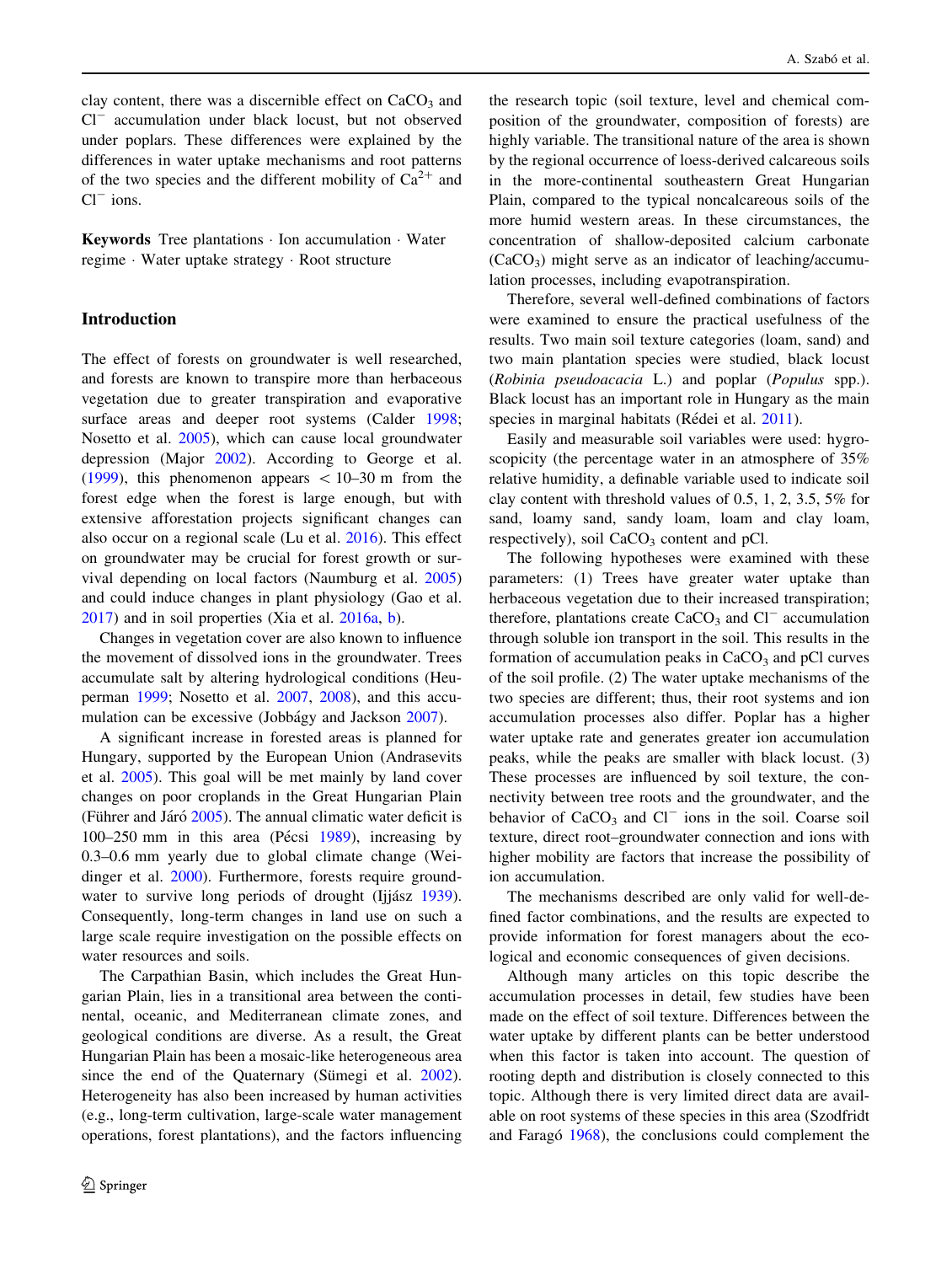results of rooting depth models based on global-scale databases.

Research on correlations between subsurface  $CaCO<sub>3</sub>$ accumulation and forests could provide answers on the role of this subprocess in the global carbon cycle. Although this was not the main focus of the work, it could suggest new directions for further research.

## Methods and materials

The main factors in forest–groundwater relationships on the Great Hungarian Plain-tree species, stand age, soil texture, groundwater level and groundwater salt content were taken into consideration when selecting the study sites. Based on the research plan, 108 boreholes were made on 37 sites (Tóth et al. [2014\)](#page-8-0). Each site consisted of a control point with herbaceous vegetation and one or more related forest points, each  $> 50$  m from the forest border to avoid edge effects.

Soil samples were collected at depths of  $0-20$ ,  $> 20-40$ ,  $> 40-60$ ,  $> 60-80$  and  $> 80-100$  cm, and every 0.5 m below 1 m. The  $CaCO<sub>3</sub>$  content (using a Scheibler type calcimeter), pCl (the negative of the logarithm to base 10 of the concentration of the chloride ion, determined using an ion-selective electrode) and hygroscopicity value were measured from the samples.

Vegetation cover, tree biomass and groundwater salt content were recorded as supplementary data when boreholes were made.

The hygroscopicity value, i.e., the hygroscopic water content of a soil sample at a certain atmospheric relative humidity (RH), was measured at  $RH = 35\%$  according to Di Gléria et al. ([1962\)](#page-7-0). Verstraeten and Livens ([1971\)](#page-8-0) considered this method more reliable for subdividing different soils of a given texture than the more classical granulometric analysis. Wuddivira et al. ([2012\)](#page-8-0) found a linear dependence between clay percentage and hygroscopicity values at  $RH = 50\%$ . The groundwater level was recorded and samples collected at every site for chemical analysis. In each case, the total borehole depth was the groundwater level observed during boring plus 1 m to a maximum of 11 m.

Boreholes were chosen for further investigation where clear accumulation peaks occurred in the  $CaCO<sub>3</sub>$  and pCl curves of the soil profile compared to the curves at the control points, and the distance between the  $CaCO<sub>3</sub>$  and pCl peaks was not more than 1 m in depth. Points where the  $CaCO<sub>3</sub>$  curves differed greatly from the control point curves, presumably due to the different geological layering, were excluded. Furthermore, there were some control points where ion accumulation peaks could not be unidentified due to the great fluctuation in depth. Forest points without clear ion accumulation peaks were also excluded from the analysis as were sites where the distance between the forested and control plots was more than 500 m. The use of these conditions made it possible to eliminate sites with heterogeneous geological layering.

The basic data of the chosen sites and data on ion accumulation peaks are summarized in Appendix S1. Eleven stands each of black locust and poplar were chosen. Correlations between the depth of the  $CaCO<sub>3</sub>$  and pCl accumulation peaks, groundwater levels and hygroscopicity values were analyzed with correlation analysis using SPSS software version 17.0 (SPSS, Chicago, IL, USA).

At one site, where groundwater data were available for a poplar stand (point 126) and the herbaceous vegetation (point 124) over a period of 105 and 84 days, respectively, daily evapotranspiration was estimated from diurnal groundwater fluctuations according to Gribovszki et al. [\(2008](#page-7-0)). The results of this estimation are not representative of all the sites, but provide useful supplementary information on the given conditions.

#### Results

# Effect of different tree species on groundwater levels, ion accumulation and pH under tree plantations

Although the groundwater uptake recorded for poplar (3.38 mm/day) was significantly less than that reported by Szodfridt [\(1993](#page-8-0)) (3.71 mm/day), it was still higher than that measured at the control points (1.29 mm/day), confirming the conclusion drawn by other authors on the higher evapotranspiration produced by tree stands.

The average  $CaCO<sub>3</sub>$ , pCl and pH curves of the treecovered and control plots are presented in Fig. [1](#page-3-0). For ease of interpretation, these curves were transformed into difference curves ( $\Delta$ CaCO<sub>3</sub>,  $\Delta$ pCl and  $\Delta$ pH) in Fig. [2.](#page-3-0)

Compared with the average  $CaCO<sub>3</sub>$  content of the soil profiles, CaCO<sub>3</sub> accumulation was only observed under poplar, being much less pronounced under black locust (Figs. [1](#page-3-0)a, [2](#page-3-0)a). Quite different patterns were found with  $Cl^-$ , as an accumulation layer (i.e., lower pCl) was found under both poplar and black locust (Figs. [1](#page-3-0), [2b](#page-3-0)), indicating that the species and the type of ion both affect ion accumulation dynamics. As expected, acidification of the forested plots was observed for both species compared to the controls due to root functions and leaching (Figs. [1,](#page-3-0) [2](#page-3-0)c). There was greater acidification under black locust, possibly due to nitrification (Montagnini et al. [1991](#page-8-0)), which inhibits  $CaCO<sub>3</sub>$  accumulation only below the main root mass in the capillary or saturated zone.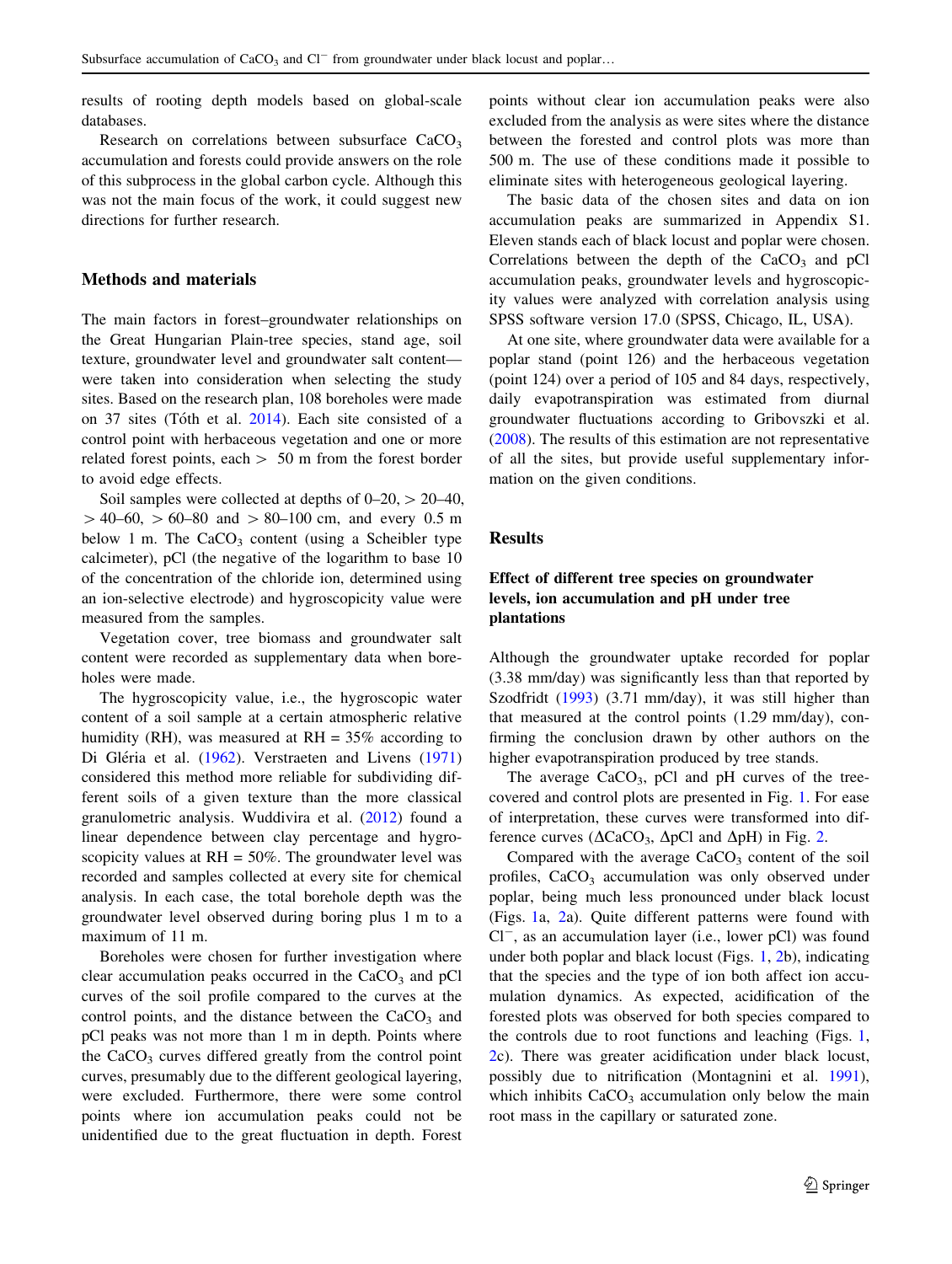<span id="page-3-0"></span>

Fig. 1 Average CaCO<sub>3</sub> (a), Cl<sup>-</sup> (b) and pH (c) curves under black locust, poplar and the corresponding control points



Fig. 2 Average CaCO<sub>3</sub> (a), Cl<sup>-</sup> (b) accumulation and acidification effect (c) under black locust and poplar (values at forested points minus values at control points). Positive values show  $CaCO<sub>3</sub>$ 

accumulation (a), while negative values show  $Cl^-$  accumulation (b) or acidification (c) compared to the control point  $(n = 11)$  black locust and 11 poplar stands)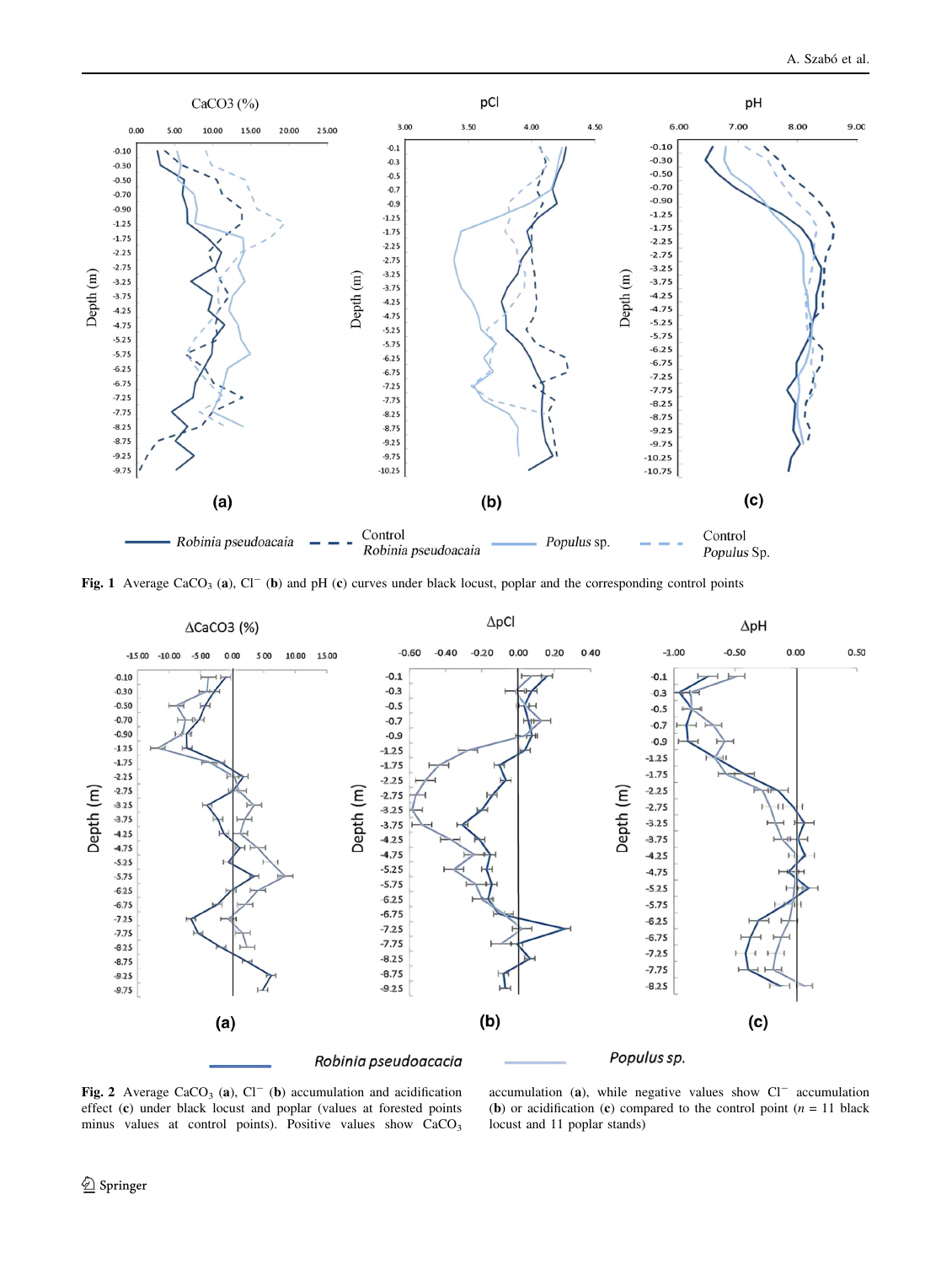No significant correlation was found between the absolute rates of  $CaCO<sub>3</sub>$  and  $Cl<sup>-</sup>$  accumulation, which could be due to the greater geological variability of the Great Hungarian Plain compared to the Pampas (Jobbágy and Jackson [2007](#page-7-0)). Therefore, the absolute accumulation under forest and control points could not be compared in the present case.

There was a clear difference between  $CaCO<sub>3</sub>$  accumulation under black locust and poplar (Fig. [2a](#page-3-0)). Under black locust, there was only a weak accumulation in some layers, with a maximum difference of 3.5% between the forest and control plots. Under poplar, however, there was a continuous accumulation from of 2.3–6.8 m with a maximum difference of  $8.4\%$  CaCO<sub>3</sub> content (Fig. [2a](#page-3-0)). The main factor behind this difference was the diverse water uptake of the two species: black locust primarily makes use of soil moisture through capillaries, depending on the meteorological conditions, and has no direct effect on groundwater or dissolved ion transport. The main process in the root zone is soil moisture fluctuation, depending on precipitation and water uptake, which are not associated with massive ion transport. Therefore, there is no significant ion accumulation.

In contrast, water uptake by poplar is directly from the groundwater, so ion transport is possible even from greater distances.  $CaCO<sub>3</sub>$  clearly accumulated under poplar stands, depending on the groundwater level and moisture regime of the soils.

# Effect of difference in solubility and adsorption between  $CaCO<sub>3</sub>$  and  $Cl<sup>-</sup>$  ions

Most of the chloride salts in the soil and geological layers are highly soluble. Consequently, in contrast to the pattern of the  $CaCO<sub>3</sub>$  depth curve,  $Cl^-$  accumulated even under black locust between depths of 1.3–6.8 m, with a maximum difference of 0.3 pCl unit (Fig. [2](#page-3-0)b), due to the higher solubility of  $Cl^-$  ions in groundwater. Moreover, chloride ions are not adsorbed on negatively charged soil particles, so they accumulate even when water transport is less pronounced. Nevertheless, the rate of accumulation generated by black locust was less than by poplar, where accumulation was continuous from 0.9 m with a maximum difference of 0.5 pCl unit (Fig. [2b](#page-3-0)).

# Effect of texture on ion accumulation differences under tree plantations

The study sites could be divided into two clearly defined groups according to soil texture. Although both contained more than two soil texture categories, one can be referred to as sandy (sand and loamy sand categories; with maximum hygroscopicity values of 0.8 under black locust and 0.7 under poplar), and the other as loam (sandy loam, loam and clay loam categories; with minimum hygroscopicity values of 1.5 under black locust and 2.5 under poplar).

Accordingly, further analyses were carried out in three groups for both tree species for all the chosen points together and for loam and sandy soils separately.

The influence of soil texture was clear for both species, but to different extents. Water movement was faster, soil moisture changed more suddenly, and the solid phase of the soil adsorbed fewer dissolved ions in the sand group. This result meant that accumulation layers could be formed when there was less water movement and could explain the  $CaCO<sub>3</sub>$  $CaCO<sub>3</sub>$  $CaCO<sub>3</sub>$  accumulation under black locust (Fig. 3a).

Ion movement and moisture change are much slower in the case of loam soils, and more water is needed to form an accumulation layer. The rate of accumulation was therefore lower in the loam group than in the sand group of soils, although it might be concluded that poplar resulted in  $CaCO<sub>3</sub>$  accumulation regardless of soil texture (Fig. [3a](#page-5-0), b).

# Correlations between the depth of accumulation peaks and other factors

# Black locust

There were significant correlations between the depths of the accumulation peaks (m) and groundwater levels (m)  $(R = 0.635; p < 0.05; n = 11)$ , and also between the depths of the accumulation peaks (m) and the average hygroscopicity at all depths  $(R = -0.592; p < 0.05;$ n = 11; average hygroscopicity value between surface and groundwater;  $R = -0.594$ ;  $p < 0.05$ ;  $n = 11$ ; average hygroscopicity value in the 1 m layer;  $R = -0.545$ ;  $p < 0.05$ ;  $n = 11$ ; average hygroscopicity value between 1 m and the groundwater). These results show that soil texture and groundwater levels also influenced the depth of the accumulation peaks and possibly also the depth of the root zone.

Groundwater was 1.5–5.4 m below the accumulation peaks in all cases. Assuming that the peaks indicate the bottom of the root zone, the roots of black locust may be presumed to rarely reach the groundwater. Therefore, the effect of the groundwater level is shown through capillary action. In the case of black locust, a strong correlation was found only for sandy soils between the depths of the accumulation peaks and the average hygroscopicity  $(R = 0.99; p = 0.01; n = 6;$  average hygroscopicity determined between 1 m and the groundwater level). The distance between the accumulation peaks and groundwater increased with increasing hygroscopicity. Thus, the finer texture of the sand subsoil led to shallower accumulation peaks under black locust than at sites with coarser textures. There was no such correlation with clay soils or poplar.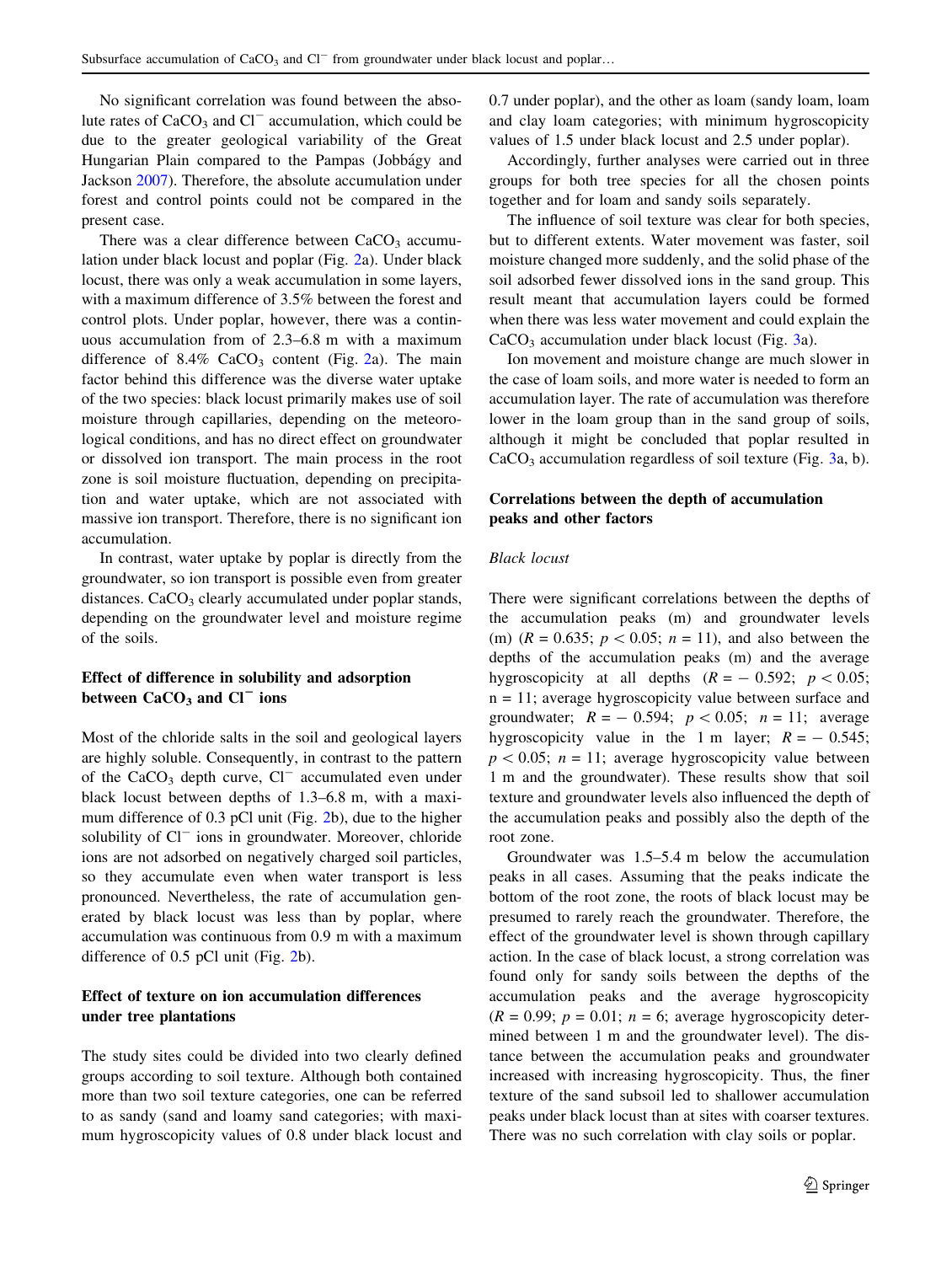<span id="page-5-0"></span>Fig. 3 Average  $CaCO<sub>3</sub>$ accumulation under black locust and poplar  $(CaCO<sub>3</sub>%$  values at forested points minus those determined at control points) in the sand (a) (black locust  $n = 5$ ; poplar  $n = 5$ ) and loam groups of soils (**b**) (black locust  $n = 6$ ; poplar  $n = 6$ ). Positive values show  $CaCO<sub>3</sub>$  accumulation compared to the control point at the indicated depth



These results indicate that, if the sandy soils have better water regime properties (relatively smaller particles) above the groundwater level, the roots require less effort to reach the groundwater.

The root system of black locust also responded to soil texture and groundwater levels, but the response was less evident on loamy soils. This result may be explained mainly by differences in water movement in sand and in loam: the processes of infiltration, surface evaporation and capillary rise are more rapid on sand although the latter is limited. Trees on sandy soils try to take up the infiltrating water near the surface as soon as possible. However, in periods without rain, the coarse sand rapidly dries out, and the roots have to reach the capillary zone to satisfy the water needs of the tree. For this reason, the root mass of black locust changes more sharply with depth in sandy soils than in loam, where soil moisture moves more slowly and field capacity is greater (Fig. [4](#page-6-0)a).

## Poplar

For the poplar stands, there was a significant correlation between the depths of the accumulation peaks (pCl, CaCO<sub>3</sub>) and the groundwater  $(R = 0.810; p < 0.05;$  $n = 11$ ), but there was no significant correlation between groundwater levels and other abiotic factors. The level of the groundwater was the main factor under poplar stands determining the bottom of the root zone. The accumulation peaks were located above the groundwater as with black locust, but the difference was less (0–2.9 m, with the exception of point 2, where a significant drop in the groundwater has been observed in recent decades). This distance between accumulation peaks and groundwater depth was not influenced by soil texture, in contrast to the black locust stands. Since soil samples were taken in late summer at maximum groundwater depth, it may be assumed that the roots reached groundwater and satisfied their water requirements (Móricz et al.  $2016a$ , [b\)](#page-8-0) (Fig. [4](#page-6-0)b).

## **Discussion**

According to the general rule expressed by Schenk [\(2008](#page-8-0)), plants try to keep their roots as shallow as possible but penetrate as deeply as necessary, depending on their water needs and water available. This provides a reasonably accurate explanation of the present results. The water requirements of poplar are 2.5 times greater than those of black locust (Járó [1981](#page-7-0)), and the latter is able to satisfy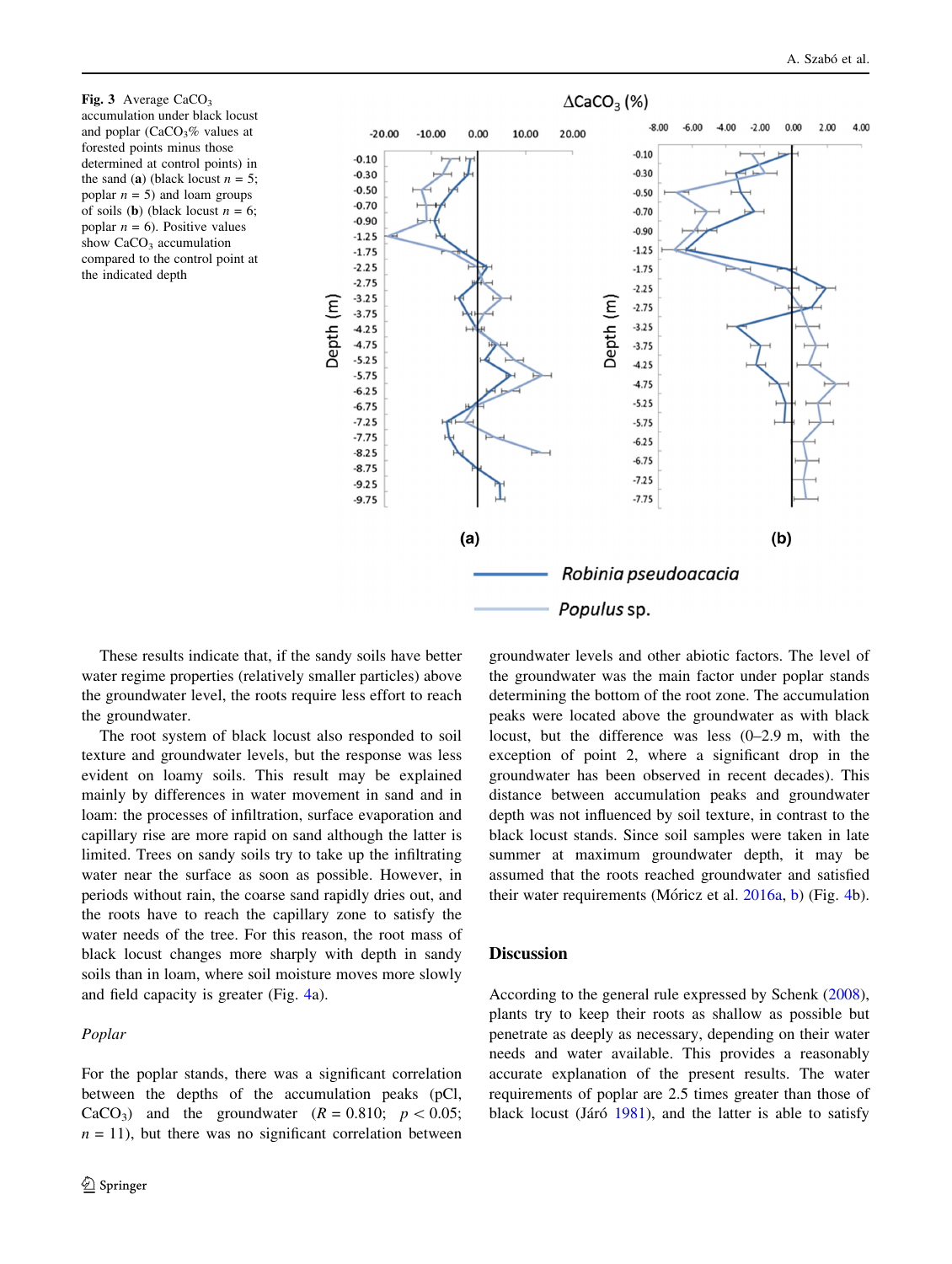<span id="page-6-0"></span>

**Table 1** Accumulation patterns under each tree species and their connection with the influencing factors:  $-$  no accumulation/effect,  $+$  $accumulation/effect$ ,  $++$  strong effect

| Tree species        | $CaCO3$ accumulation<br>(average of all study sites) | $Cl^-$ accumulation (average<br>of all study sites) | Effect of groundwater<br>depth | Effect of soil<br>texture |
|---------------------|------------------------------------------------------|-----------------------------------------------------|--------------------------------|---------------------------|
| <b>Black locust</b> |                                                      |                                                     |                                | $^{++}$                   |
|                     |                                                      |                                                     | $(+$ on sand)                  |                           |
| Poplar              |                                                      |                                                     |                                |                           |

them primarily from infiltrating precipitation in the Great Hungarian Plain.

Black locust mainly takes up soil moisture from within a depth of 1 m. However, on coarse sandy soils with limited water storage during dry periods, the species is forced to use the capillary water moving upwards from the groundwater. This periodical change in the water uptake mechanism agrees with the results of earlier studies on other tree species (Priyadarshini et al. [2015](#page-8-0)) and also on black locust (Rickard and Price [1989\)](#page-8-0), although these studies did not investigate the role of soil texture. In the present study, the higher clay content, and consequently the better water regime properties, allowed the development of a less differentiated root system, and greater independence from groundwater resources. According to Wu et al. [\(2015](#page-8-0)), plants develop different phenotypes in order to control their transpiration and are more vulnerable to unfavourable climatic conditions (e.g., drought) on sandy soils. The results show that this kind of adaptation is also valid for water uptake mechanisms.

Poplar, however, uses the groundwater as its main water source due to its high water demand. Although different values have been reported for the magnitude of groundwater use, there is consensus about the direct groundwater

use of this species (Wilske et al. [2009](#page-8-0); Snyder and Williams [2000](#page-8-0)). Moreover, these trees show no response to soil moisture changes in shallower soil layers (Cox et al. [2005](#page-7-0)). Therefore, the root system of poplar is not as differentiated as that of black locust.

The variation in annual growth dynamics is another sign of the different water uptake mechanisms of the two species: the leaf-catalase enzyme curve for black locust begins with a steep increase during maximum precipitation (April–May), while the activity for poplar lasts longer and is more balanced (Szendrey and Juhász [1969\)](#page-8-0). This finding suggests that poplar species are relatively independent of precipitation since they use mainly groundwater, while black locust has developed the opposite strategy.

These significant differences also explain the results for  $CaCO<sub>3</sub>$  and  $Cl^-$  accumulation. There was no significant  $CaCO<sub>3</sub>$  accumulation with black locust due to the absence of a direct root–groundwater connection, leading to poor  $CaCO<sub>3</sub>$  transport.

However,  $Cl^-$  ions accumulated because they are not adsorbed to soil particles (White and Broadley [2001](#page-8-0)). Hence, their movement is determined by water movement (Tisdale et al. [1985](#page-8-0)), and they move in the soil more easily at lower water flux. Accumulation zones of  $Cl^-$  are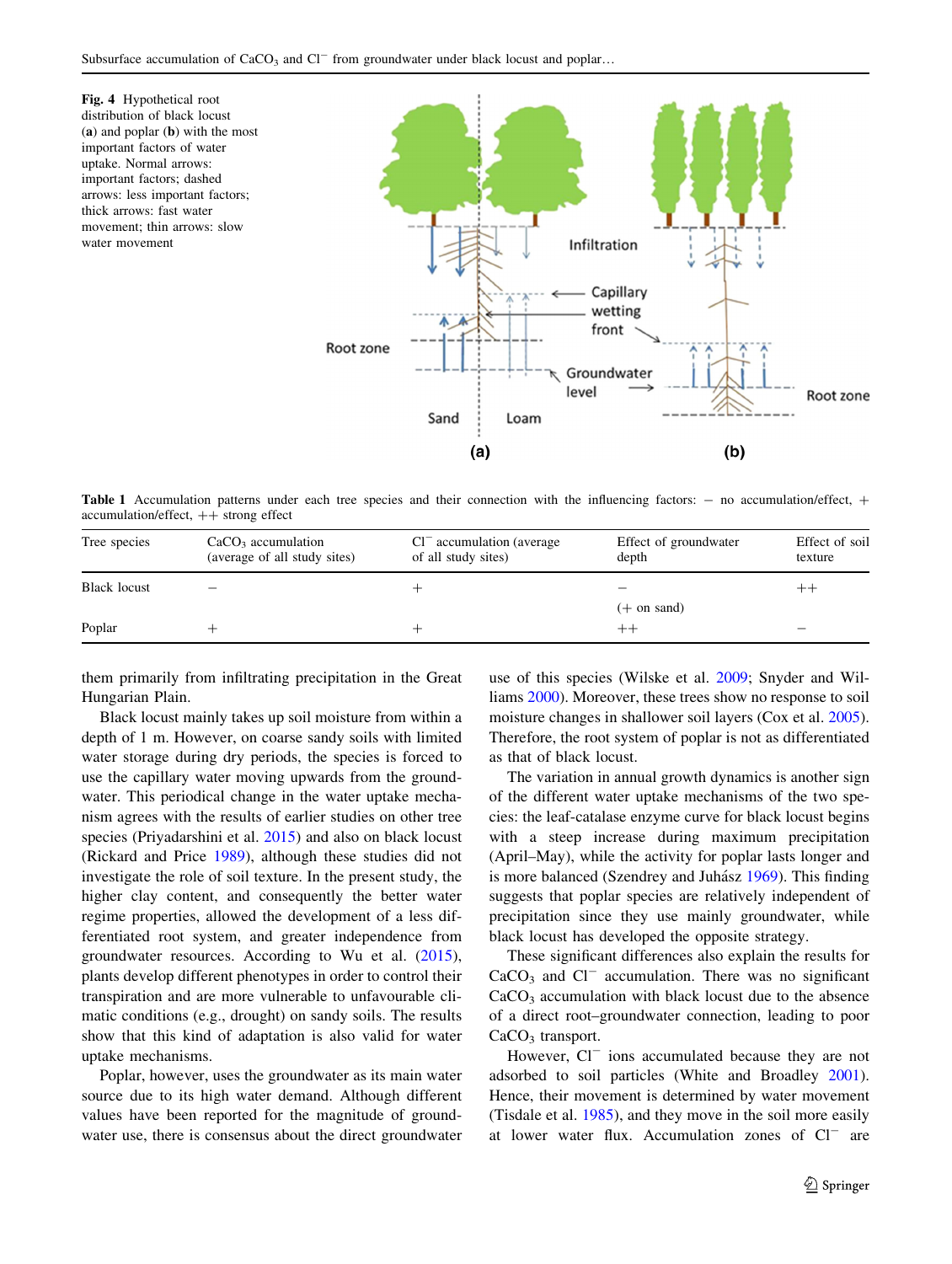<span id="page-7-0"></span>therefore more likely to form under these conditions, confirming the conclusion that there is only an indirect connection between the root system of black locust and groundwater via soil capillaries. In contrast, there is substantial  $CaCO<sub>3</sub>$  and  $Cl^-$  accumulation under poplar stands due to the direct root–groundwater connection, which generates continuous ion movement toward the roots.

These observations agree with the salt-accumulation model of Jobbágy and Jackson (2007).

## **Conclusions**

Although we can concluded that water uptake by plants results in salt accumulation, this process is strongly affected by the type of root–groundwater/soil moisture connection and by factors affecting the movement of particular ions in the soil (e.g., texture, movement of groundwater, soil moisture).

The effect of texture is stronger when the roots have no direct connection with the groundwater. Water uptake is thus determined by the water regime properties of the soil or capillary rise from groundwater. These properties depend primarily on soil texture.

The results indicate that water uptake mechanisms under black locust and poplar are not the same, and therefore the type of accumulation by these species is significantly different. The main points of the study are summarized in Table [1](#page-6-0).

Under black locust, no CaCO<sub>3</sub> accumulated, but  $Cl^$ accumulated due to its greater mobility in the soil. The effect of groundwater depth was only observable on sandy soils since trees are more dependent on groundwater on this type of soil. However, the effect of soil texture is clear. As a medium between water and the roots, it determines ion movement as well.

Under poplars, these mechanisms are simpler. Due to their greater water requirements, this species results in both  $CaCO<sub>3</sub>$  and  $Cl<sup>-</sup>$  accumulation. The roots are in close contact with the groundwater table so the effect of groundwater is crucial. For the same reason, the effect of the soil as a medium is negligible. The results confirmed the model previously formulated for the influence of root systems and species on salt movement (Tóth et al.  $2014$ ); however, the species and soil texture have also proven to be important factors in tree-water systems.

It could be important for forest managers to know that species that use groundwater directly have a high chance of generating salt accumulation in the root zone. This process is likely to be more intensive on coarse sandy soils and should be taken into account, especially in areas where the salt content of the groundwater is high and where salt accumulation could cause significant economic losses.

Digital habitat databases (Illés et al. 2006) will help to identify such areas.

It can be assumed that ion accumulation has a long-term effect on the growth and health of trees. Further research is therefore planned on the correlations between stand age and the process of accumulation (quantity, time scale).

## References

Andrasevits Z, G Buzás, Schiberna E (2005) Current afforestation practices and expected trends on family farms in West Hungary. J Cent Eur Agric 5:297–302

- Calder IR (1998) Water use by forests, limits and controls. Tree Physiol 18:625–631
- Cox G, Fischer D, Hart SC, Whitham TG (2005) Nonresponse of native cottonwood trees to water additions during summer drought. West North Am Nat 65(2):175–185
- Di Gléria J, Klimes-Szmik A, Dvoracsek M (1962) Bodenphysik und Bodenkolloidik. Budapest, Hungary: Akadémiai Kiadó, H-1516, PO Box 245, p 301
- Führer E, Járó Z (2005) Az erdővagyon bővítése a mezőgazdaságilag gazdaságosan nem hasznosított földterületek beerdősítésével. In: Molnár S (ed) Erdő- fa hasznosítás Magyarországon. Sopron, Hungary: University of West Hungary, 4. Bajcsy-Zsilinszky street, H-9400, pp 130–136
- Gao Y, Xia J, Chen Y, Zhao Y, Kong Q, Lang Y (2017) Effects of extreme soil water stress on photosynthetic efficiency and water consumption characteristics of Tamarix chinensis in China's Yellow River Delta. J For Res 28(3):491–501
- George RJ, Nulsen RA, Ferdowsian R, Raper GP (1999) Interactions between trees and groundwater in recharge and discharge areas—a survey of Western Australian sites. Agric Water Manag 39(2–3):91–113
- Gribovszki Z, Kalicz P, Szila´gyi J, Kucsara M (2008) Riparian zone evapotranspiration estimation from diurnal groundwater level fluctuations. J Hydrol 349(1–2):6–17. [https://doi.org/10.1016/j.](https://doi.org/10.1016/j.jhydrol.2007.10.049) [jhydrol.2007.10.049](https://doi.org/10.1016/j.jhydrol.2007.10.049)
- Heuperman A (1999) Hydraulic gradient reversal by trees in shallow water table areas and repercussions for the sustainability of treegrowing systems. Agric Water Manag 39:153–167
- Illés G, Kovács G, Bidló A, Heil B (2006) Digital soil and landsite mapping in forest management planning. Agrokémia és Talajtan 55(1):99–108
- Ijjász E (1939) A fatenyészet és az altalajvíz, különös tekintettel a nagyalföldi viszonyokra. [Forest and groundwater connections in Great Hungarian Plain]. Erdészeti Kísérletek 42:1-107. [in Hungarian]
- Járó Z (1981) A hazai erdők vízfogyasztása. [Water use of domestic forests]. Agrártudományi közlemények 40:353–356 [in Hungarian]
- Jobba´gy EG, Jackson RB (2007) Groundwater and soil chemical changes under phreatophytic tree plantations. J Geophys Res 112:G02013. <https://doi.org/10.1029/2006JG000246>
- Lu C, Zhao T, Shi X, Cao S (2016) Ecological restoration by afforestation may increase groundwater depth and create potentially large ecological and water opportunity costs in arid and semiarid China. J Clean Prod 176:1213–1222. [https://doi.org/10.](https://doi.org/10.1016/j.jclepro.2016.03.046) [1016/j.jclepro.2016.03.046](https://doi.org/10.1016/j.jclepro.2016.03.046)
- Major P (2002) Síkvidéki erdők hatása a vízháztartásra. [Effect of lowland forests on the water balance]. Hidrológiai Közlöny. 82:319–324 [in Hungarian]